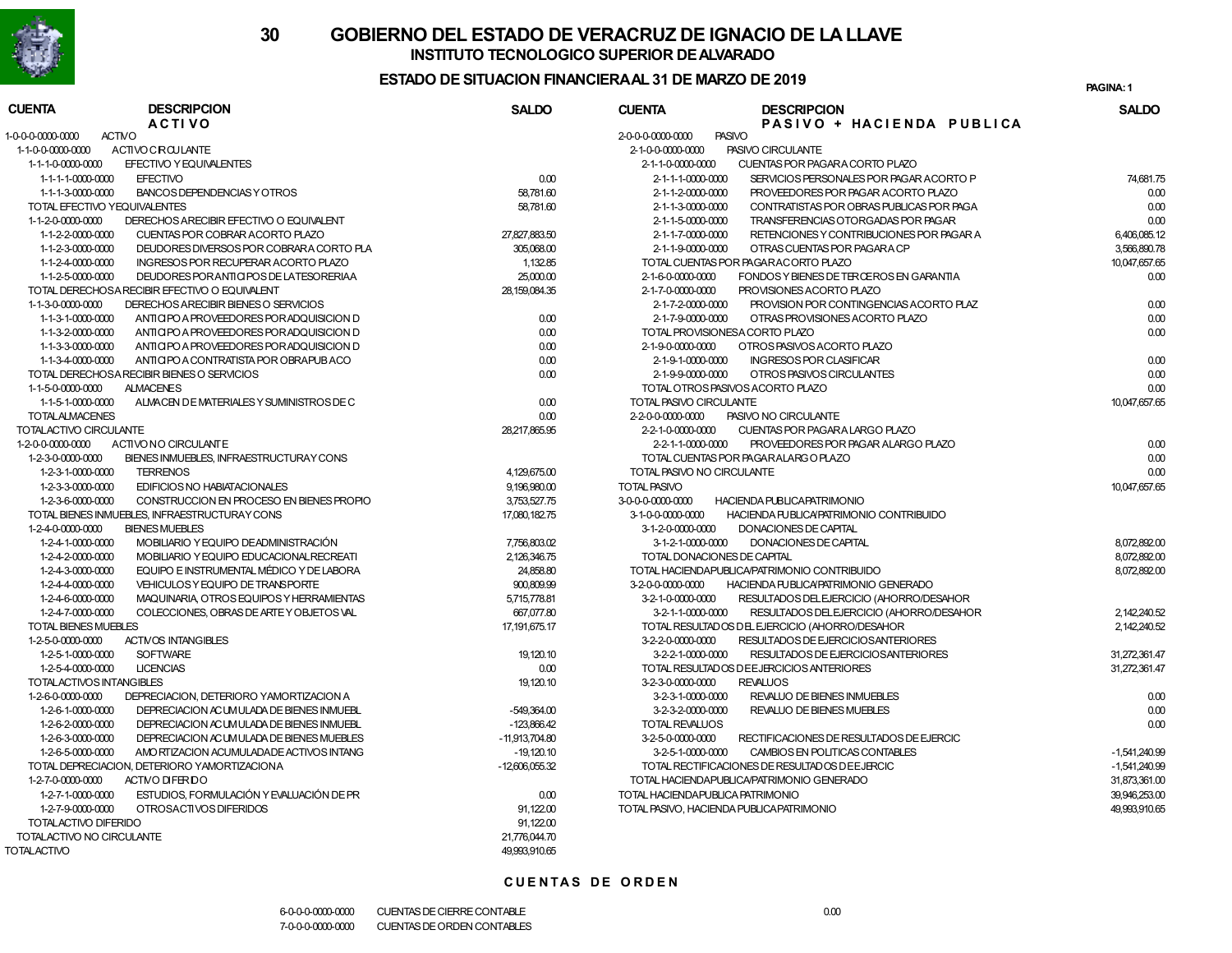

#### **ESTADO DE SITUACION FINANCIERA AL 31 DE MARZO DE 2019**

**2PAGINA:**

| <b>CUENTA</b> | <b>DESCRIPCION</b> |                                                                                 | <b>SALDO</b>                                                                        | <b>CUENTA</b> | <b>DESCRIPCION</b> | PASIVO + HACIENDA PUBLICA | <b>SALDO</b> |
|---------------|--------------------|---------------------------------------------------------------------------------|-------------------------------------------------------------------------------------|---------------|--------------------|---------------------------|--------------|
|               | <b>ACTIVO</b>      | 7-1-0-0-0000-0000<br>VALORES                                                    |                                                                                     |               | 0.00               |                           |              |
|               |                    | <b>JUICIOS</b><br>7-4-0-0-0000-0000                                             |                                                                                     |               |                    |                           |              |
|               |                    | 7-4-1-0-0000-0000                                                               |                                                                                     |               |                    |                           |              |
|               |                    | 7-4-1-1-0000-0000                                                               | DEMANDAS JUDICIAL EN PROCESO DE RESOLUCI<br>CONTINGENCIAS POR JUICIOS PENDIENTES DE |               | 100,000.00         |                           |              |
|               |                    | TOTAL DEMANDAS JUDICIALEN PROCESO DE RESOLUCI                                   |                                                                                     |               | 100,000.00         |                           |              |
|               |                    | 7-4-2-0-0000-0000                                                               | RESOLUCIONES DE DEMANDAS EN PROCESO JUDI                                            |               |                    |                           |              |
|               |                    |                                                                                 | 7-4-2-1-0000-0000 RESOLUCION DE JUICIOS JUDICIALES PENDIEN                          |               | $-100,000.00$      |                           |              |
|               |                    | TOTAL RESOLUCIONES DE DEMANDAS EN PROCESO JUDI                                  |                                                                                     |               | $-100,000.00$      |                           |              |
|               |                    | <b>TOTAL JUICIOS</b>                                                            |                                                                                     |               | 0.00               |                           |              |
|               |                    | 7-6-0-0-0000-0000                                                               | BIENES EN CONCESIONADOS O EN COMODATO                                               |               |                    |                           |              |
|               |                    | 7-6-3-0-0000-0000                                                               | BIENES BAJO CONTRATO DE COMODATO                                                    |               |                    |                           |              |
|               |                    | 7-6-3-1-0000-0000                                                               | BIENES BAJO CONTRATO DE COMODATO                                                    |               | 0.00               |                           |              |
|               |                    | TOTAL BIENES BAJO CONTRATO DE COMODATO                                          |                                                                                     |               | 0.00               |                           |              |
|               |                    | 7-6-4-0-0000-0000                                                               | CONTRATO DE COMODATO POR BIENES                                                     |               |                    |                           |              |
|               |                    |                                                                                 |                                                                                     |               |                    |                           |              |
|               |                    | 7-6-4-1-0000-0000<br>TOTAL CONTRATO DE COMODATO POR BIENES                      | CONTRATO DE COMODATO POR BIENES                                                     |               | 0.00<br>0.00       |                           |              |
|               |                    |                                                                                 |                                                                                     |               |                    |                           |              |
|               |                    | TOTAL BIENES EN CONCESIONADOS O EN COMODATO<br>TOTAL CUENTAS DE ORDEN CONTABLES |                                                                                     |               | 0.00               |                           |              |
|               |                    |                                                                                 |                                                                                     |               | 0.00               |                           |              |
|               |                    | 8-0-0-0-0000-0000                                                               | CUENTAS DE ORDEN PRESUPUESTARIA                                                     |               |                    |                           |              |
|               |                    | 8-1-0-0-0000-0000<br>LEY DE INGRESOS                                            |                                                                                     |               |                    |                           |              |
|               |                    | 8-1-1-0-0000-0000                                                               | LEY DE INGRESOS ESTIMADA                                                            |               |                    |                           |              |
|               |                    | 8-1-1-2-0000-0000                                                               | INGRESOS FEDERALES ESTIMADOS                                                        |               | 0.00               |                           |              |
|               |                    | 8-1-1-3-0000-0000                                                               | INGRESOS DE GESTION ESTIMADOS                                                       |               | 0.00               |                           |              |
|               |                    | 8-1-1-4-0000-0000                                                               | OTROS INGRESOS Y BENEFICIOS VARIOS ESTIM                                            |               | 18,237,693.00      |                           |              |
|               |                    | 8-1-1-6-0000-0000                                                               | INGRESOS ESTATALES ESTIMADOS                                                        |               | 32,368,732.00      |                           |              |
|               |                    | TOTAL LEY DE INGRESOS ESTIMADA                                                  |                                                                                     |               | 50,606,425.00      |                           |              |
|               |                    | 8-1-2-0-0000-0000                                                               | LEY DE INGRESOS POR EJECUTAR                                                        |               |                    |                           |              |
|               |                    | 8-1-2-4-0000-0000                                                               | INGRESOS DE GESTION POR EJECUTAR                                                    |               | -17,895,178.12     |                           |              |
|               |                    | 8-1-2-5-0000-0000                                                               | INGRESOS FEDERALES POR EJECUTAR                                                     |               | 0.00               |                           |              |
|               |                    | 8-1-2-6-0000-0000                                                               | <b>INGRESOS ESTATALES POR EJECUTAR</b>                                              |               | $-24,256,023.00$   |                           |              |
|               |                    | 8-1-2-7-0000-0000                                                               | OTROS INGRESOS Y BENEFICIOS VARIOS POR E                                            |               | 99.58              |                           |              |
|               |                    | TOTAL LEY DE INGRESOS POR EJECUTAR                                              |                                                                                     |               | $-42, 151, 101.54$ |                           |              |
|               |                    | 8-1-3-0-0000-0000                                                               | MODIFICACIONES ALA LEYDE INGRESOS ESTI                                              |               |                    |                           |              |
|               |                    | 8-1-3-4-0000-0000                                                               | INGRESOS DE GESTION MODIFICACIONES                                                  |               | 0.00               |                           |              |
|               |                    | 8-1-3-5-0000-0000                                                               | INGRESOS FEDERALES MODIFICACIONES<br>INGRESOS ESTATALES MODIFICACIONES              |               | 8,112,709.00       |                           |              |
|               |                    | 8-1-3-6-0000-0000                                                               |                                                                                     |               | 0.00               |                           |              |
|               |                    | 8-1-3-7-0000-0000<br>TOTAL MODIFICACIONES A LALEY DE INGRESOS ESTI              | OTROS INGRESOS Y BENEFICIOS VARIOS MODIF                                            |               | 6,773,014.00       |                           |              |
|               |                    | 8-1-4-0-0000-0000                                                               |                                                                                     |               | 14,885,723.00      |                           |              |
|               |                    |                                                                                 | LEY DE INGRESOS DEVENGADA                                                           |               |                    |                           |              |
|               |                    | 8-1-4-4-0000-0000                                                               | INGRESOS DE GESTION DEVENGADOS                                                      |               | 0.00               |                           |              |
|               |                    | 8-1-4-5-0000-0000<br>8-1-4-6-0000-0000                                          | INGRESOS FEDERALES DEVENGADOS<br><b>INGRESOS ESTATALES DEVENGADOS</b>               |               | 0.00               |                           |              |
|               |                    |                                                                                 | OTROS INGRESOS Y BENEFICIOS VARIOS                                                  |               | $-2,421,354.00$    |                           |              |
|               |                    | 8-1-4-7-0000-0000                                                               |                                                                                     |               | 0.00               |                           |              |
|               |                    | TOTAL LEY DE INGRESOS DEVENGADA                                                 |                                                                                     |               | $-2,421,354.00$    |                           |              |
|               |                    | 8-1-5-0-0000-0000                                                               | LEY DE INGRESOS RECAUDADA                                                           |               |                    |                           |              |
|               |                    | 8-1-5-4-0000-0000                                                               | INGRESOS DE GESTION RECAUDADOS                                                      |               | $-342,514.88$      |                           |              |
|               |                    | 8-1-5-5-0000-0000                                                               | <b>INGRESOS FEDERALES RECAUDADOS</b>                                                |               | $-8,112,709.00$    |                           |              |
|               |                    | 8-1-5-6-0000-0000                                                               | INGRESOS ESTATALES RECAUDADOS                                                       |               | $-5,691,355.00$    |                           |              |
|               |                    | 8-1-5-7-0000-0000                                                               | OTROS INGRESOS Y BENEFICIOS VARIOS                                                  |               | $-6,773,113.58$    |                           |              |
|               |                    | TOTAL LEY DE INGRESOS RECAUDADA                                                 |                                                                                     |               | -20,919,692.46     |                           |              |
|               |                    | TOTAL LEY DE INGRESOS                                                           |                                                                                     |               | 0.00               |                           |              |
|               |                    | 8-2-0-0-0000-0000                                                               | PRESUPUESTO DE EGRESOS                                                              |               |                    |                           |              |
|               |                    | 8-2-1-0-0000-0000 PRESPUESTO DE EGRESOSAPROBADO                                 |                                                                                     |               |                    |                           |              |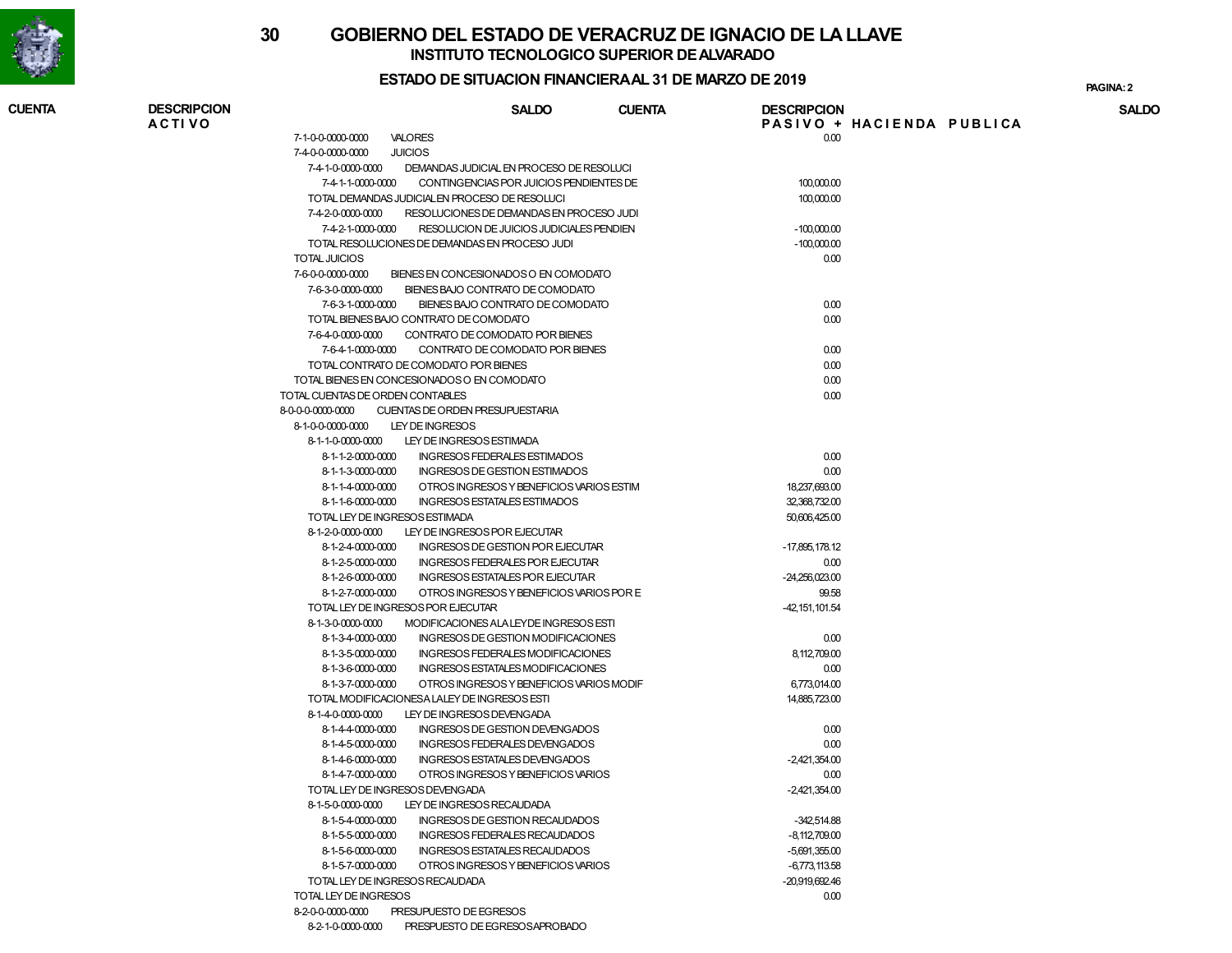

#### **ESTADO DE SITUACION FINANCIERA AL 31 DE MARZO DE 2019**

**3PAGINA:** 3

| <b>CUENTA</b> | <b>DESCRIPCION</b><br><b>ACTIVO</b> |                   | <b>SALDO</b>                                                | <b>CUENTA</b> | <b>DESCRIPCION</b>     | PASIVO + HACIENDA PUBLICA | <b>SALDO</b> |
|---------------|-------------------------------------|-------------------|-------------------------------------------------------------|---------------|------------------------|---------------------------|--------------|
|               |                                     | 8-2-1-1-0000-0000 | SERVICIOS PERSONALES                                        |               | $-27,696,760.00$       |                           |              |
|               |                                     | 8-2-1-2-0000-0000 | MATERIALES Y SUMINISTROS                                    |               | $-8,204,619.00$        |                           |              |
|               |                                     | 8-2-1-3-0000-0000 | <b>SERVICIOS GENERALES</b>                                  |               | $-11,126,943.00$       |                           |              |
|               |                                     | 8-2-1-4-0000-0000 | TRANSFERENCIAS, ASIGNACIONES, SUBSIDIOS                     |               | $-1,326,366.00$        |                           |              |
|               |                                     | 8-2-1-5-0000-0000 | BIENES MUEBLES, INMUEBLES E INTANGIBLES                     |               | $-2,251,737.00$        |                           |              |
|               |                                     | 8-2-1-6-0000-0000 | <b>INVERSION PUBLICA</b>                                    |               | 0.00                   |                           |              |
|               |                                     |                   | TOTAL PRESPUESTO DE EGRESOSAPROBADO                         |               | $-50,606,425.00$       |                           |              |
|               |                                     | 8-2-2-0-0000-0000 | PRESUPUESTO DE EGRESOS POR EJERCER                          |               |                        |                           |              |
|               |                                     | 8-2-2-1-0000-0000 | SERVICIOS PERSONALES                                        |               | 0.00                   |                           |              |
|               |                                     | 8-2-2-2-0000-0000 | MATERIALES Y SUMINISTROS                                    |               | 7,402,702.09           |                           |              |
|               |                                     | 8-2-2-3-0000-0000 | <b>SERVICIOS GENERALES</b>                                  |               | 11,399,636.96          |                           |              |
|               |                                     | 8-2-2-4-0000-0000 | TRANSFERENCIAS, ASIGNACIONES, SUBSIDIOS                     |               | 1,010,495.00           |                           |              |
|               |                                     | 8-2-2-5-0000-0000 | BIENES MUEBLES. INMUEBLES E INTANGIBLES                     |               | 2,275,008.42           |                           |              |
|               |                                     | 8-2-2-6-0000-0000 | <b>INVERSION PUBLICA</b>                                    |               | 0.00                   |                           |              |
|               |                                     |                   | TOTAL PRESUPUESTO DE EGRESOS POR EJERCER                    |               | 22,087,842.47          |                           |              |
|               |                                     | 8-2-3-0-0000-0000 | MODIFICACIONES AL PRESUPUESTO DE EGRESOS                    |               |                        |                           |              |
|               |                                     | 8-2-3-1-0000-0000 | SERVICIOS PERSONALES                                        |               | -7,706,846.00          |                           |              |
|               |                                     | 8-2-3-2-0000-0000 | MATERIALES Y SUMINISTROS                                    |               | 434,602.00             |                           |              |
|               |                                     | 8-2-3-3-0000-0000 | SERVICIOS GENERALES                                         |               | -7,787,348.00          |                           |              |
|               |                                     | 8-2-3-4-0000-0000 | TRANSFERENCIAS, ASIGNACIONES, SUBSIDIOS                     |               | 273,271.00             |                           |              |
|               |                                     | 8-2-3-5-0000-0000 | BIENES MUEBLES, INMUEBLES E INTANGIBLES                     |               | $-99,402.00$           |                           |              |
|               |                                     |                   | <b>INVERSIÓN PÚBLICA</b>                                    |               |                        |                           |              |
|               |                                     | 8-2-3-6-0000-0000 | TOTAL MODIFICACIONES AL PRESUPUESTO DE EGRESOS              |               | 0.00<br>-14.885.723.00 |                           |              |
|               |                                     |                   |                                                             |               |                        |                           |              |
|               |                                     | 8-2-4-0-0000-0000 | PRESUPUESTO DE EGRESOS COMPROMETIDO<br>SERVICIOS PERSONALES |               |                        |                           |              |
|               |                                     | 8-2-4-1-0000-0000 | MATERIALES Y SUMINISTROS                                    |               | 22,015,332.61          |                           |              |
|               |                                     | 8-2-4-2-0000-0000 |                                                             |               | 32,946.28              |                           |              |
|               |                                     | 8-2-4-3-0000-0000 | SERVICIOS GENERALES                                         |               | 81,090.12              |                           |              |
|               |                                     | 8-2-4-4-0000-0000 | TRANSFERENCIAS, ASIGNACIONES, SUBSIDIOS                     |               | 0.00                   |                           |              |
|               |                                     | 8-2-4-5-0000-0000 | BIENES MUEBLES, INMUEBLES E INTANGIBLES                     |               | 9,424.00               |                           |              |
|               |                                     | 8-2-4-6-0000-0000 | <b>INVERSIÓN PÚBLICA</b>                                    |               | 0.00                   |                           |              |
|               |                                     | 8-2-4-7-0000-0000 | <b>INVERSIONES FINANCIERAS Y OTRAS PROVISIO</b>             |               | 0.00                   |                           |              |
|               |                                     |                   | TOTAL PRESUPUESTO DE EGRESOS COMPROMETIDO                   |               | 22,138,793.01          |                           |              |
|               |                                     | 8-2-5-0-0000-0000 | PRESUPUESTO DE EGRESOS DEVENGADO                            |               |                        |                           |              |
|               |                                     | 8-2-5-1-0000-0000 | SERVICIOS PERSONALES                                        |               | 0.00                   |                           |              |
|               |                                     | 8-2-5-2-0000-0000 | MATERIALES Y SUMINISTROS                                    |               | 0.00                   |                           |              |
|               |                                     | 8-2-5-3-0000-0000 | SERVICIOS GENERALES                                         |               | 0.00                   |                           |              |
|               |                                     | 8-2-5-4-0000-0000 | TRANSFERENCIAS, ASIGNACIONES, SUBSIDIOS                     |               | 0.00                   |                           |              |
|               |                                     | 8-2-5-5-0000-0000 | BIENES MUEBLES, INMUEBLES E INTANGIBLES                     |               | 0.00                   |                           |              |
|               |                                     | 8-2-5-6-0000-0000 | INVERSIÓN PÚBLICA                                           |               | 0.00                   |                           |              |
|               |                                     | 8-2-5-7-0000-0000 | <b>INVERSIONES FINANCIERAS Y OTRAS PROVISIO</b>             |               | 0.00                   |                           |              |
|               |                                     |                   | TOTAL PRESUPUESTO DE EGRESOS DEVENGADO                      |               | 0.00                   |                           |              |
|               |                                     | 8-2-6-0-0000-0000 | PRESUPUESTO DE EGRESOS EJERCIDO                             |               |                        |                           |              |
|               |                                     | 8-2-6-1-0000-0000 | SERVICIOS PERSONALES                                        |               | 577,752.80             |                           |              |
|               |                                     | 8-2-6-2-0000-0000 | MATERIALES Y SUMINISTROS                                    |               | $-300.00$              |                           |              |
|               |                                     | 8-2-6-3-0000-0000 | SERVICIOS GENERALES                                         |               | 0.00                   |                           |              |
|               |                                     | 8-2-6-4-0000-0000 | TRANSFERENCIAS, ASIGNACIONES, SUBSIDIOS                     |               | 0.00                   |                           |              |
|               |                                     | 8-2-6-5-0000-0000 | BIENES MUEBLES. INMUEBLES E INTANGIBLES                     |               | 0.00                   |                           |              |
|               |                                     | 8-2-6-6-0000-0000 | <b>INVERSIÓN PÚBLICA</b>                                    |               | 0.00                   |                           |              |
|               |                                     | 8-2-6-7-0000-0000 | <b>INVERSIONES FINANCIERAS Y OTRAS PROVISIO</b>             |               | 0.00                   |                           |              |
|               |                                     |                   | TOTAL PRESUPUESTO DE EGRESOS EJERCIDO                       |               | 577,452.80             |                           |              |
|               |                                     | 8-2-7-0-0000-0000 | PRESUPUESTO DE EGRESOS PAGADO                               |               |                        |                           |              |
|               |                                     | 8-2-7-1-0000-0000 | SERVICIOS PERSONALES                                        |               | 12,810,520.59          |                           |              |
|               |                                     |                   | 8-2-7-2-0000-0000 MATERIALES Y SUMINISTROS                  |               | 334,668,63             |                           |              |

S 334,668.63